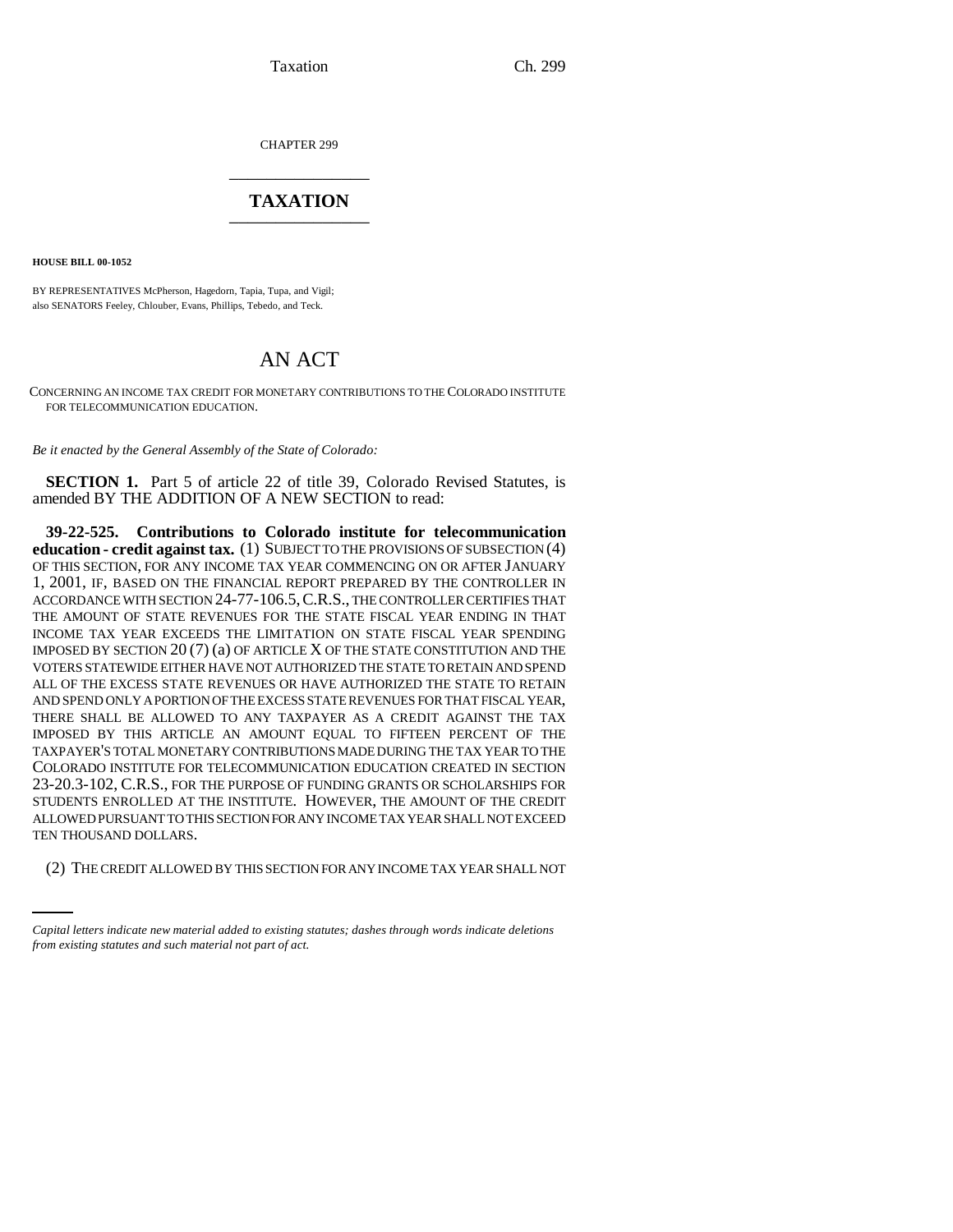## Ch. 299 Taxation

EXCEED THE TAXPAYER'S ACTUAL TAX LIABILITY FOR SUCH INCOME TAX YEAR. ANY AMOUNT OF THE CREDIT IN EXCESS OF THE TAXPAYER'S INCOME TAX LIABILITY SHALL NOT BE CARRIED FORWARD AND SHALL NOT BE REFUNDED TO THE TAXPAYER.

(3) ANY CREDIT ALLOWED FOR ANY GIVEN INCOME TAX YEAR PURSUANT TO THIS SECTION SHALL BE PUBLISHED IN RULES PROMULGATED BY THE EXECUTIVE DIRECTOR IN ACCORDANCE WITH ARTICLE 4 OF TITLE 24, C.R.S., AND SHALL BE INCLUDED IN INCOME TAX FORMS FOR THAT INCOME TAX YEAR.

(4) (a) IF, BASED ON THE FINANCIAL REPORT PREPARED BY THE CONTROLLER IN ACCORDANCE WITH SECTION 24-77-106.5,C.R.S., THE CONTROLLER CERTIFIES THAT THE AMOUNT OF STATE REVENUES FOR THE STATE FISCAL YEAR COMMENCING ON JULY 1, 2000, EXCEEDS THE LIMITATION ON STATE FISCAL YEAR SPENDING IMPOSED BY SECTION  $20(7)(a)$  OF ARTICLE X OF THE STATE CONSTITUTION FOR THAT FISCAL YEAR BY LESS THAN THREE HUNDRED FIFTY MILLION DOLLARS, THEN THE CREDIT AUTHORIZED BY SUBSECTION (1) OF THIS SECTION SHALL NOT BE ALLOWED FOR THE INCOME TAX YEAR COMMENCING ON JANUARY 1, 2001.

(b) IF, BASED ON THE FINANCIAL REPORT PREPARED BY THE CONTROLLER IN ACCORDANCE WITH SECTION 24-77-106.5,C.R.S., THE CONTROLLER CERTIFIES THAT THE AMOUNT OF STATE REVENUES FOR ANY STATE FISCAL YEAR COMMENCING ON OR AFTER JULY 1, 2001, EXCEEDS THE LIMITATION ON STATE FISCAL YEAR SPENDING IMPOSED BY SECTION 20 (7) (a) OF ARTICLE X OF THE STATE CONSTITUTION FOR THAT FISCAL YEAR BY LESS THAN THREE HUNDRED FIFTY MILLION DOLLARS, AS ADJUSTED PURSUANT TO PARAGRAPH (c) OF THIS SUBSECTION (4), THEN THE CREDIT AUTHORIZED BY SUBSECTION (1) OF THIS SECTION SHALL NOT BE ALLOWED FOR THE INCOME TAX YEAR IN WHICH SAID STATE FISCAL YEAR ENDED.

(c) (I) NO LATER THAN OCTOBER 1 OF ANY GIVEN CALENDAR YEAR COMMENCING ON OR AFTER JANUARY 1, 2001, THE EXECUTIVE DIRECTOR OF THE DEPARTMENT OF REVENUE SHALL ANNUALLY ADJUST THE DOLLAR AMOUNT SPECIFIED IN PARAGRAPH (b) OF THIS SUBSECTION (4) TO REFLECT THE RATE OF GROWTH OF COLORADO PERSONAL INCOME FOR THE CALENDAR YEAR IMMEDIATELY PRECEDING THE CALENDAR YEAR IN WHICH SUCH ADJUSTMENT IS MADE. FOR PURPOSES OF THIS SUBPARAGRAPH (I), "THE RATE OF GROWTH OF COLORADO PERSONAL INCOME" MEANS THE PERCENTAGE CHANGE BETWEEN THE MOST RECENT PUBLISHED ANNUAL ESTIMATE OF TOTAL PERSONAL INCOME FOR COLORADO, AS DEFINED AND OFFICIALLY REPORTED BY THE BUREAU OF ECONOMIC ANALYSIS IN THE UNITED STATES DEPARTMENT OF COMMERCE FOR THE CALENDAR YEAR IMMEDIATELY PRECEDING THE CALENDAR YEAR IN WHICH THE ADJUSTMENT IS MADE AND THE MOST RECENT PUBLISHED ANNUAL ESTIMATE OF TOTAL PERSONAL INCOME FOR COLORADO, AS DEFINED AND OFFICIALLY REPORTED BY THE BUREAU OF ECONOMIC ANALYSIS IN THE UNITED STATES DEPARTMENT OF COMMERCE FOR THE CALENDAR YEAR PRIOR TO THE CALENDAR YEAR IMMEDIATELY PRECEDING THE CALENDAR YEAR IN WHICH THE ADJUSTMENT IS MADE.

(II) UPON CALCULATING THE ADJUSTMENT OF SAID DOLLAR AMOUNT IN ACCORDANCE WITH SUBPARAGRAPH (I) OF THIS PARAGRAPH (c), THE EXECUTIVE DIRECTOR SHALL NOTIFY IN WRITING THE EXECUTIVE COMMITTEE OF THE LEGISLATIVE COUNCIL CREATED PURSUANT TO SECTION 2-3-301 (1), C.R.S., OF THE ADJUSTED DOLLAR AMOUNT AND THE BASIS FOR THE ADJUSTMENT. SUCH WRITTEN NOTIFICATION SHALL BE GIVEN WITHIN FIVE WORKING DAYS AFTER SUCH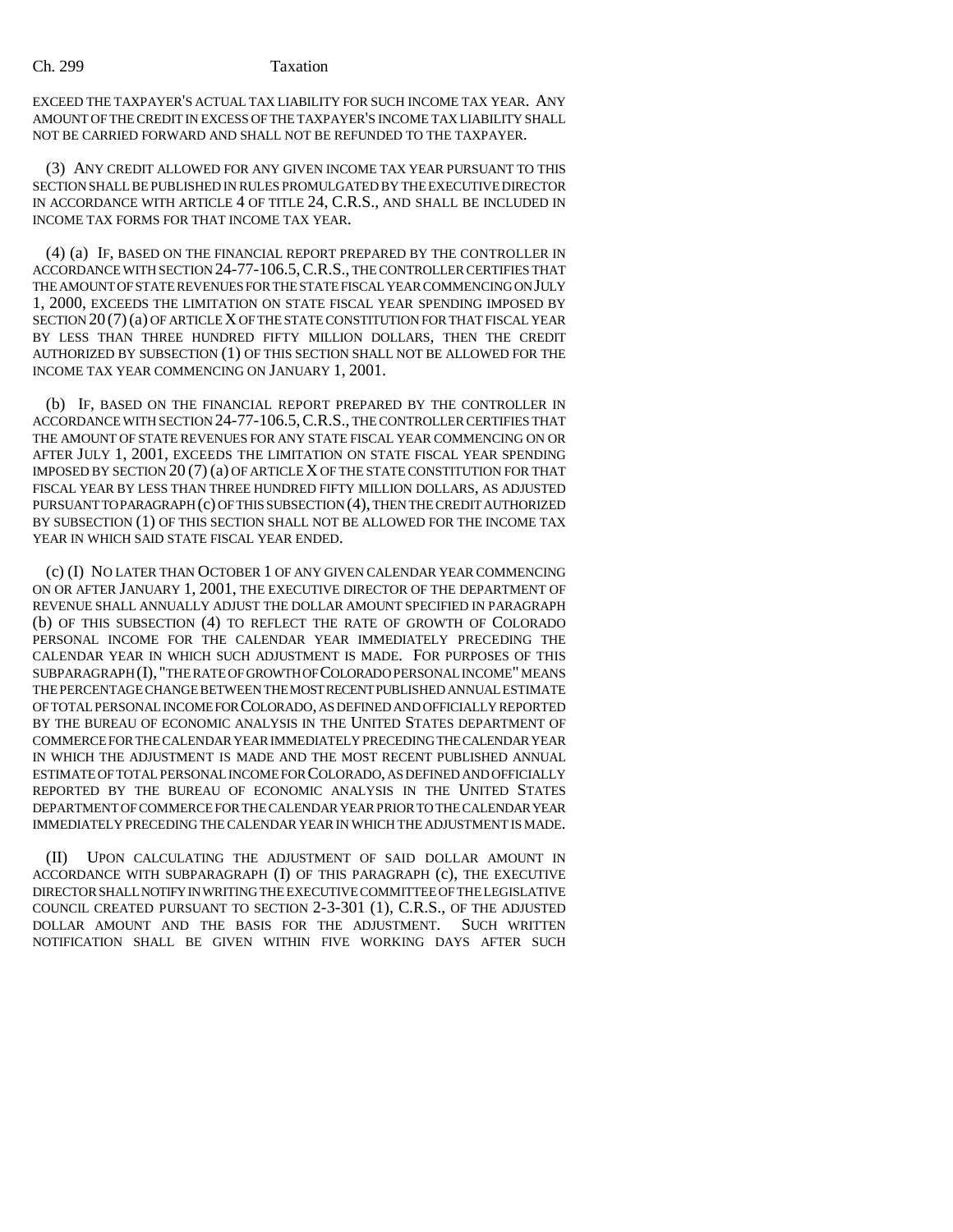CALCULATION IS COMPLETED, BUT SUCH WRITTEN NOTIFICATION SHALL BE GIVEN NO LATER THAN OCTOBER 1 OF THE CALENDAR YEAR.

(III) IT IS THE FUNCTION OF THE EXECUTIVE COMMITTEE OF THE LEGISLATIVE COUNCIL TO REVIEW AND APPROVE OR DISAPPROVE SUCH ADJUSTMENT OF SAID DOLLAR AMOUNT WITHIN TWENTY DAYS AFTER RECEIPT OF SUCH WRITTEN NOTIFICATION FROM THE EXECUTIVE DIRECTOR. ANY ADJUSTMENT THAT IS NOT APPROVED OR DISAPPROVED BY THE EXECUTIVE COMMITTEE WITHIN SAID TWENTY DAYS SHALL BE AUTOMATICALLY APPROVED; EXCEPT THAT, IF WITHIN SAID TWENTY DAYS THE EXECUTIVE COMMITTEE SCHEDULES A HEARING ON SUCH ADJUSTMENT, SUCH AUTOMATIC APPROVAL SHALL NOT OCCUR UNLESS THE EXECUTIVE COMMITTEE DOES NOT APPROVE OR DISAPPROVE SUCH ADJUSTMENT AFTER THE CONCLUSION OF SUCH HEARING. ANY HEARING CONDUCTED BY THE EXECUTIVE COMMITTEE PURSUANT TO THIS SUBPARAGRAPH (III) SHALL BE CONCLUDED NO LATER THAN TWENTY-FIVE DAYS AFTER RECEIPT OF SUCH WRITTEN NOTIFICATION FROM THE EXECUTIVE DIRECTOR.

(IV) (A) IF THE EXECUTIVE COMMITTEE OF THE LEGISLATIVE COUNCIL DISAPPROVES ANY ADJUSTMENT OF SAID DOLLAR AMOUNT CALCULATED BY THE EXECUTIVE DIRECTOR PURSUANT TO THIS PARAGRAPH (c), THE EXECUTIVE COMMITTEE SHALL SPECIFY SUCH ADJUSTED DOLLAR AMOUNT TO BE UTILIZED BY THE EXECUTIVE DIRECTOR. ANY ADJUSTED DOLLAR AMOUNT SPECIFIED BY THE EXECUTIVE COMMITTEE PURSUANT TO THIS SUB-SUBPARAGRAPH (A) SHALL BE CALCULATED IN ACCORDANCE WITH THE PROVISIONS OF THIS PARAGRAPH (c).

(B) FOR THE PURPOSE OF DETERMINING WHETHER THE CREDIT AUTHORIZED BY SUBSECTION (1) OF THIS SECTION IS TO BE ALLOWED FOR ANY GIVEN INCOME TAX YEAR, THE EXECUTIVE DIRECTOR SHALL NOT UTILIZE ANY ADJUSTED DOLLAR AMOUNT THAT HAS NOT BEEN APPROVED PURSUANT TO SUBPARAGRAPH (III) OF THIS PARAGRAPH (c) OR OTHERWISE SPECIFIED PURSUANT TO SUB-SUBPARAGRAPH (A) OF THIS SUBPARAGRAPH (IV).

(5) IF ONE OR MORE BALLOT QUESTIONS ARE SUBMITTED TO THE VOTERS AT A STATEWIDE ELECTION TO BE HELD IN NOVEMBER OF ANY CALENDAR YEAR COMMENCING ON OR AFTER JANUARY 1, 2001, THAT SEEK AUTHORIZATION FOR THE STATE TO RETAIN AND SPEND ALL OF THE AMOUNT OF EXCESS STATE REVENUES FOR THE STATE FISCAL YEAR ENDING DURING SAID CALENDAR YEAR, THE EXECUTIVE DIRECTOR SHALL NOT DETERMINE WHETHER THE CREDIT AUTHORIZED BY SUBSECTION (1) OF THIS SECTION SHALL BE ALLOWED AND SHALL NOT PROMULGATE RULES CONTAINING SAID CREDIT UNTIL THE IMPACT OF THE RESULTS OF SAID ELECTION ON THE AMOUNT OF THE EXCESS STATE REVENUES TO BE REFUNDED IS ASCERTAINED.

(6) THE GENERAL ASSEMBLY FINDS AND DECLARES THAT THE INCOME TAX CREDIT AUTHORIZED BY THIS SECTION IS A REASONABLE METHOD OF REFUNDING A PORTION OF THE EXCESS STATE REVENUES REQUIRED TO BE REFUNDED IN ACCORDANCE WITH SECTION 20(7) (d) OF ARTICLE X OF THE STATE CONSTITUTION.